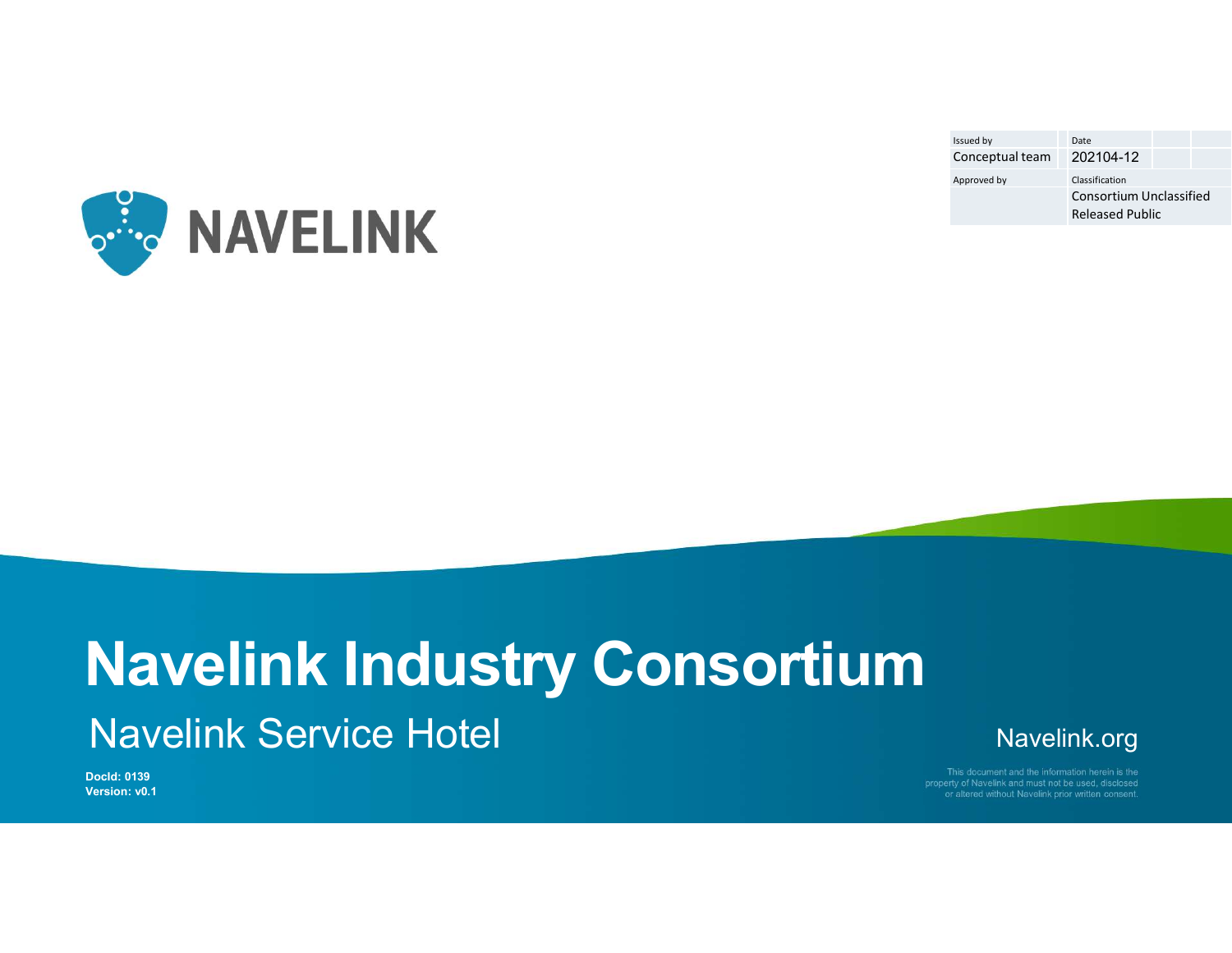Consortium Unclassified Released Public

This document and the information herein is the property of Navelink and must not be used, disclosed or altered without Navelink prior written consent.

# **Introduction**

The purpose is to provide an alternative for hosting a ntroduction<br>The purpose is to provide an alternative for hosting a<br>service instance registered in Navelink. The first phase<br>constrains the services to instances based on design<br>Voyage Information Service (VIS) v2.2.<br>Later, constrains the services to instances based on design Voyage Information Service (VIS) v2.2.

Later, support for SECOM service can be added.



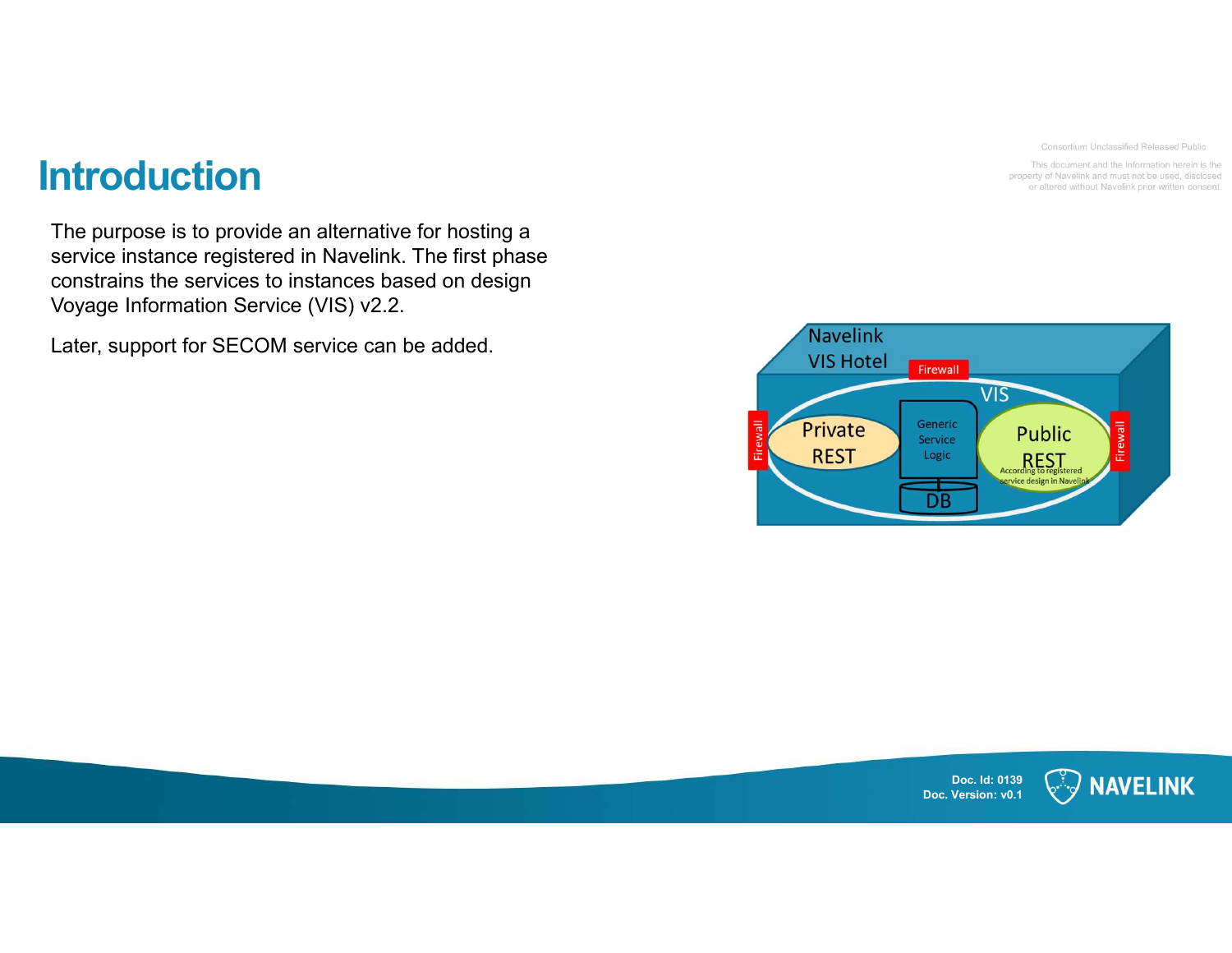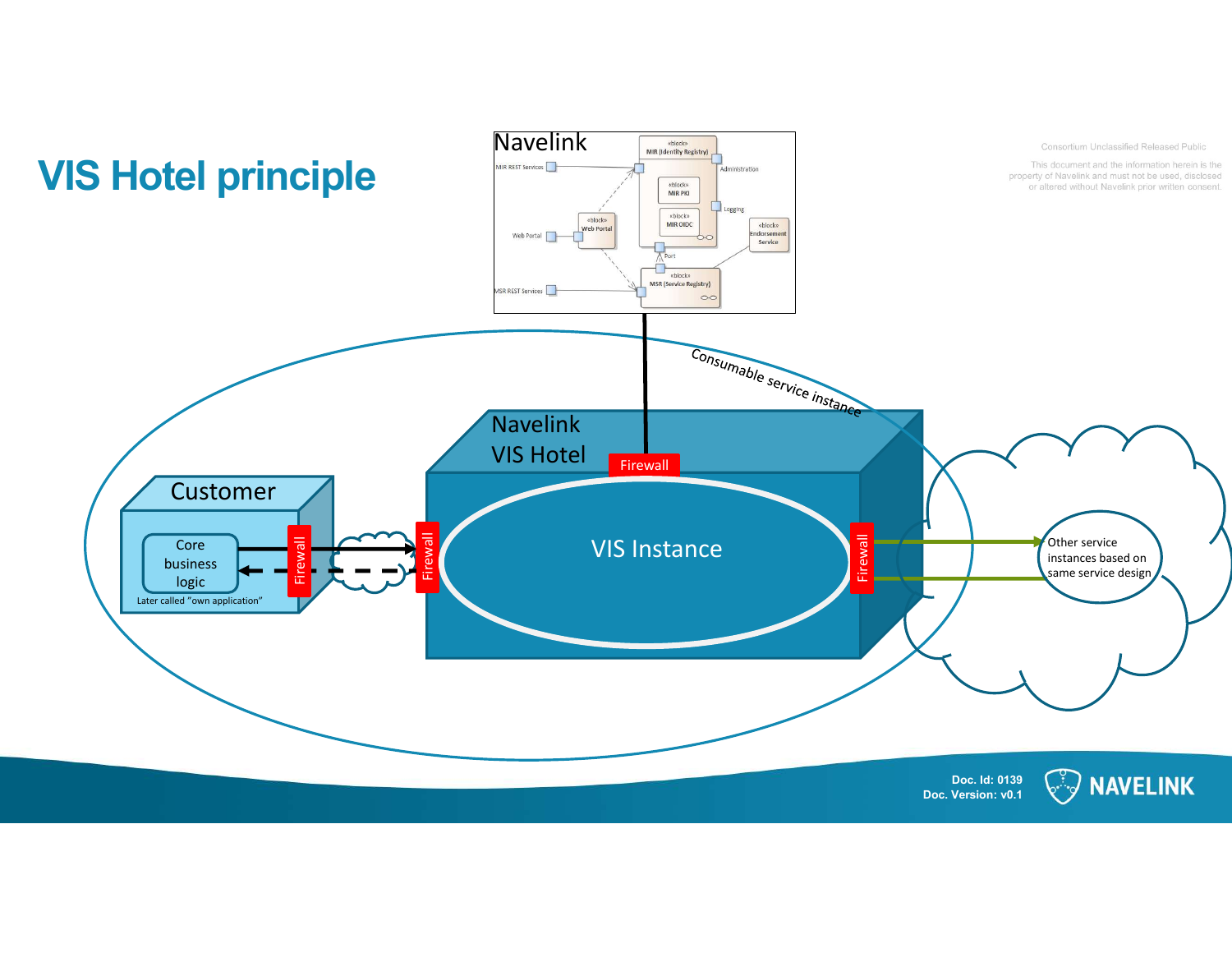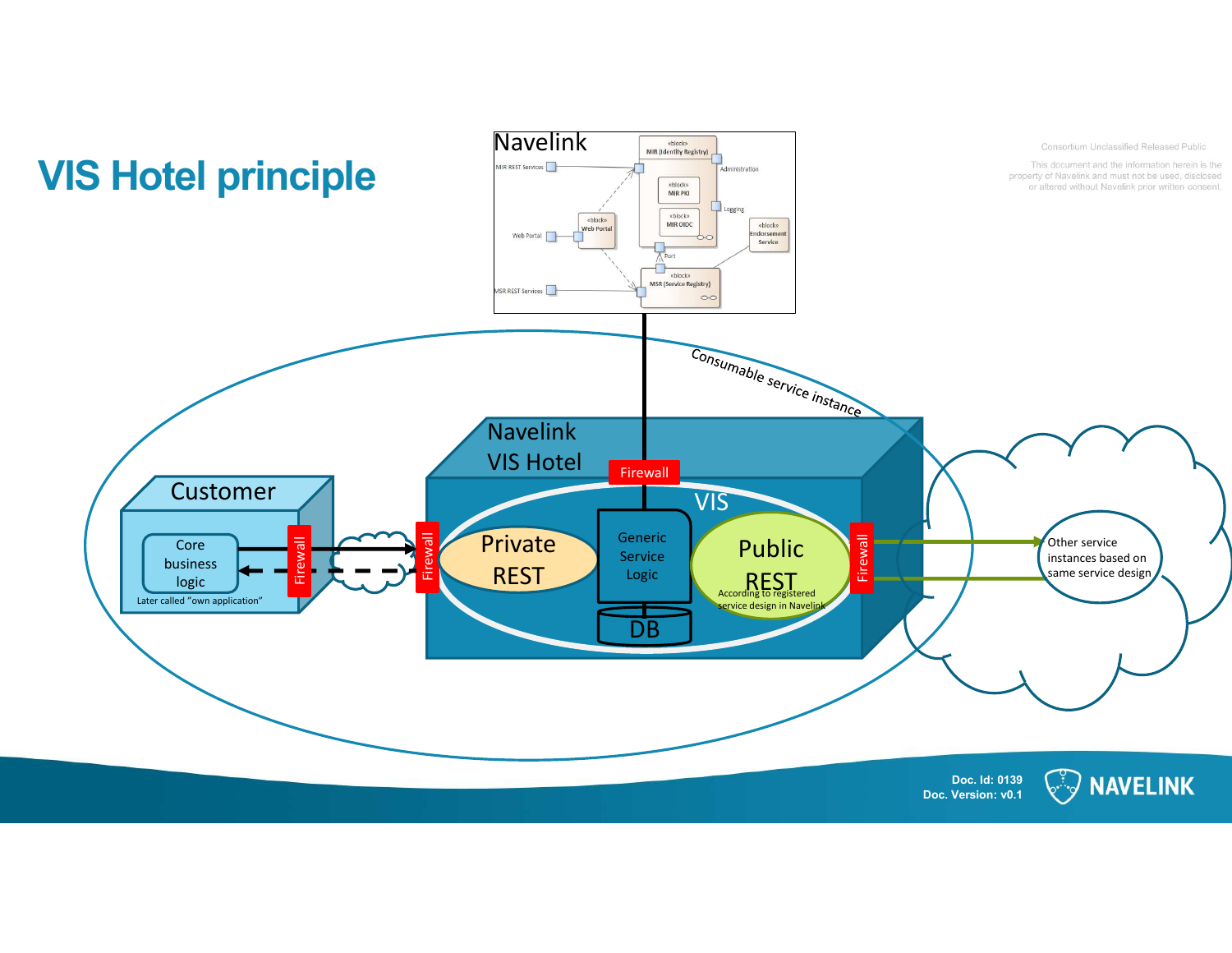# Responsibility, contracts etc.<br>
Customer responsibility:<br>
Responsible for the core business (operational) logic<br>
Responsible for the availability and performance of the **Responsible for the core business (operational) logic<br>
Customer responsibility:**<br>
Pesponsible for the core business (operational) logic<br>
Pesponsible for the availability and performance of own<br>
Pesponsible for the informa **Responsible for the complete instance.**<br>
Presponsible for the availability and performance of own<br> **Exapsonsible for the availability and performance of own**<br> **Exapsonsible for the availability and performance of own**<br> **E Examples to the information security and performance of our CES CONSUMIST CONSUMIST CONSUMIST CONSUMIST CONSUMIST CONSUMIST CONSUMIST CONSUMIST CONSUMIST CONSUMIST CONSUMIST CONSUMIST CONSUMIST CONSUMIST CONSUMIST CONSUMI Example 16 Sponsible for the core business** (operational) logic<br>
Customer responsibility:<br>
Responsible for the core business (operational) logic<br>
Responsible for the availability and performance of own<br>
Responsible for th **Example for the constrained and the registration of service instance in the responsible for the registration of service instance in the registration of service instance of the registration of service instance of the regis**

- 
- application **Example of the contract for the contract for the state of the contract for the state of the state of the state of the state of the state of the state of the state of the state of the state of the information security** USTOMET TESPONSIDIIITY:<br>
Navelink the service instance.<br>
Responsible for the availability and performance of own<br>
Responsible for the availability and performance of own<br>
application<br>
Application<br>
Responsible for the infor
- application.
- 
- Navelink.

#### Navelink responsibility:

- 
- Responsible for the availability and performance of the<br> **EXECTION CONSIDISTS**<br>
 Responsible for the availability and performance of the<br> **PERFOLUSE SERVING A SERVING A PERFOLUSE AND A SERVING A PERFORMANCE AND A SERVIN** generic (VIS) service instance.<br> **Navelink responsiblity:**<br> **Navelink responsiblity:**<br> **Proposition for the information security to and from the**<br> **Proposition of the information security to and from the**<br> **Proposition for** private side. **exponsible for the availability:**<br> **Rayland School and School Consideration security to and from the spencial consideration security to any from the property of the set of the information security to and from the property**
- public side.
- 
- **exponsible for the availability and performance of the space of the space of the space of the space of the space of the space of the space of the space of the space of the space of the space of the space of the space of t** Consolider Control in the Control of the Control of the Control of the Control of the Control of the Control of the Control of the Control of the Control of the Control of the Control of the Control of the Control of the C Let  $\overline{\text{C}}$ <br>  $\overline{\text{P}}$ <br>  $\overline{\text{Covolution}}$  and  $\overline{\text{Cov}}$  and  $\overline{\text{Cov}}$  and  $\overline{\text{Cov}}$  and  $\overline{\text{Cov}}$  and  $\overline{\text{Cov}}$  and  $\overline{\text{Cov}}$  and  $\overline{\text{Cov}}$  and  $\overline{\text{Cov}}$  and  $\overline{\text{Cov}}$  and  $\overline{\text{Cov}}$  and  $\overline{\text{Cov}}$  and
- instance.



## Doc. Id: 0139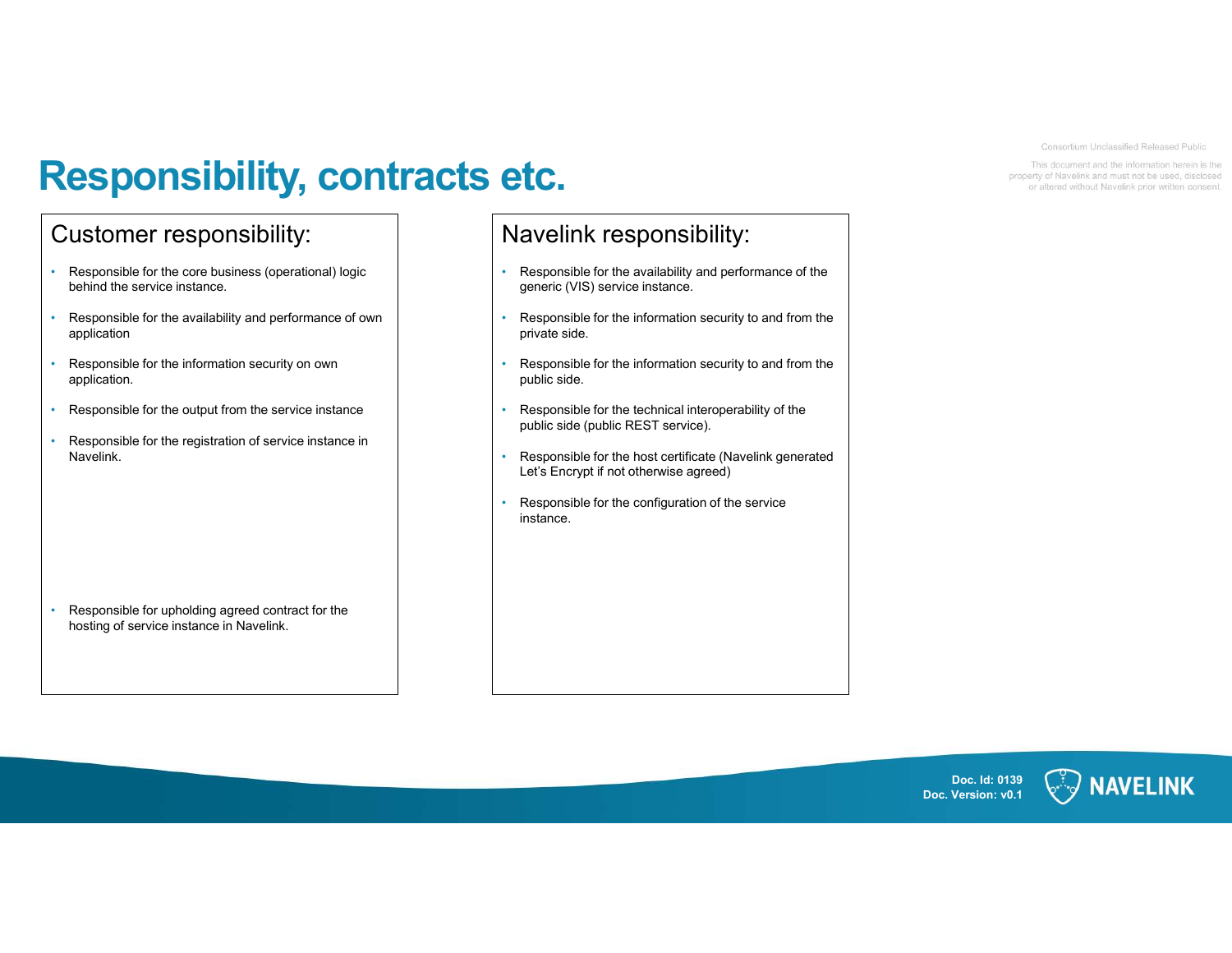#### Consortium Unclassified Released Public

#### This document and the information herein is the property of Navelink and must not be used, disclosed<br>or altered without Navelink prior written consent.

# **Costs**

• TBD

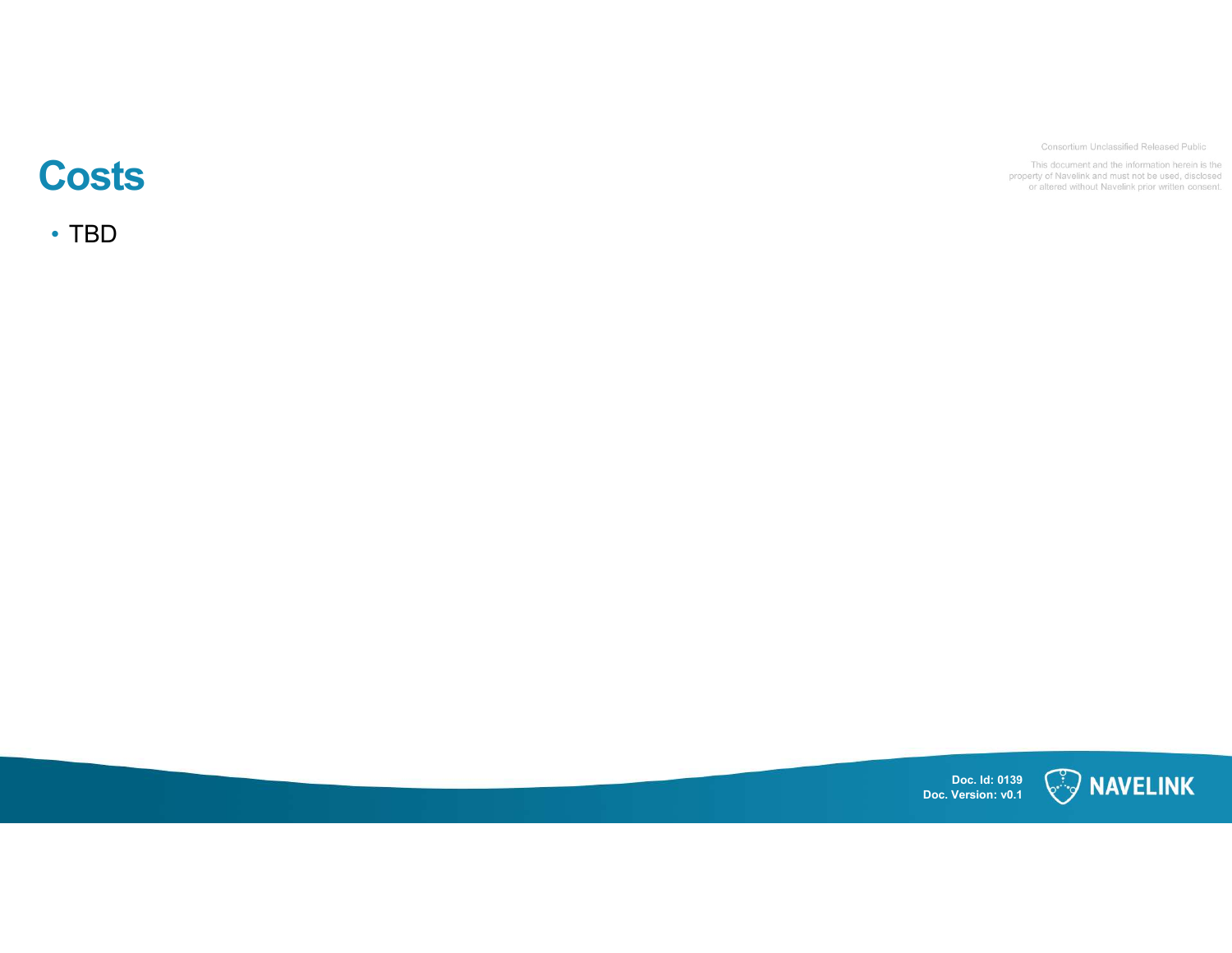Doc. Id: 0139 Doc. Version: v0.1 What is a VIS Hotel?<br>IS Hotel is a place where customers can deploy service instances based on approved<br>IS Technical Design v2.2, and other service designs in the future. What is a visible and the Actor can deploy service instances based on approved<br>VIS Technical Design v2.2, and other service designs in the future.<br>
This hotel simplifies procedure for Actor to register and<br>
expose service VIS Hotel is a place where customers can deploy service instances based on approved<br>VIS Technical Design v2.2, and other service designs in the future.<br>
VIS Hotel simplifies procedure for Actor to register and<br>
explication VIS Hotel Mavelink **Manufacture** Charles Mike *Mike (Identity Registry)* Explicit the contract of the contract of the contract of the contract of the contract of the contract of the contract of the contract of the contract of the contract of the contract of the contract of the contract of the c DB Cert Dener Server Private Public | Private | V REST REST  $\left\{\begin{array}{ccc} 1 & 1 \\ 1 & 1 \end{array}\right\}$ REST  $\bigcup_{i=1}^n$  and  $\bigcup_{i=1}^n$  and  $\bigcup_{i=1}^n$  and  $\bigcup_{i=1}^n$  and  $\bigcup_{i=1}^n$  and  $\bigcup_{i=1}^n$  and  $\bigcup_{i=1}^n$  and  $\bigcup_{i=1}^n$  and  $\bigcup_{i=1}^n$  and  $\bigcup_{i=1}^n$  and  $\bigcup_{i=1}^n$  and  $\bigcup_{i=1}^n$  and  $\bigcup_{i=1}^n$ VIS Instance Navelink Administration Tools Registration Registration End-user application Client Cert Server Cert Navelink Contract Governance Benefits: • VIS Hotel simplifies procedure for Actor to register and expose service and the Actor can focus on its core business application • VIS Hotel lessens customers burden and cost on IT to maintain server for services. • VIS Hotel handles interoperability on public side and ensures compatibility with VIS technical design • VIS Hotel handles first line authentication • VIS Hotel can handle access control, subscription and offline access to data. • VIS Hotel handles duplex communication on public side Actor A although actor may be constrained to simplex communication (e.g. only outgoing interaction)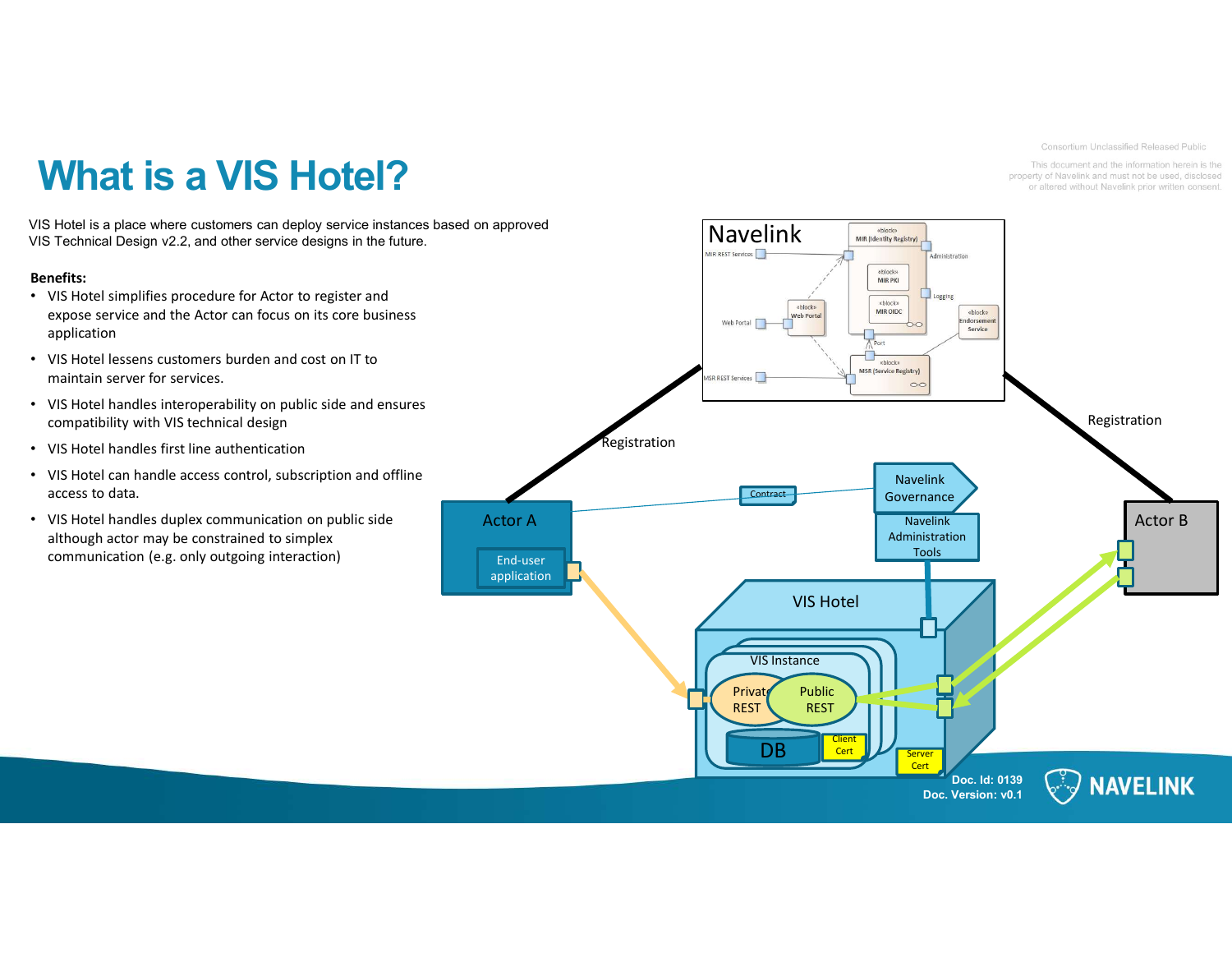



### Doc. Id: 0139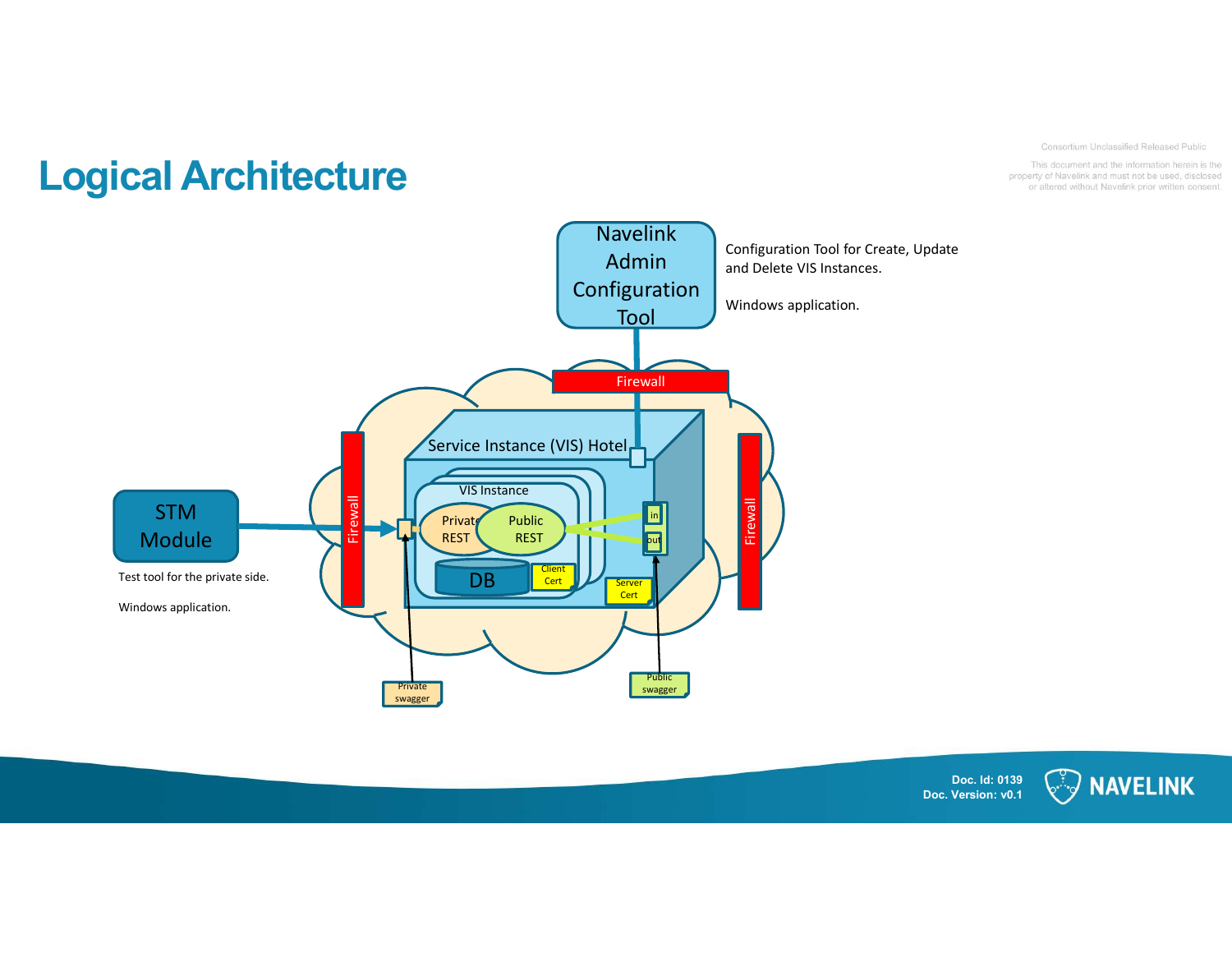Consortium Unclassified Released Public

This document and the information herein is the property of Navelink and must not be used, disclosed or altered without Navelink prior written consent.

# **Conceptual sketch<br>
.** One server for each<br>
environment **Conceptual sketch**<br>• One server for each<br>• environment

# environment